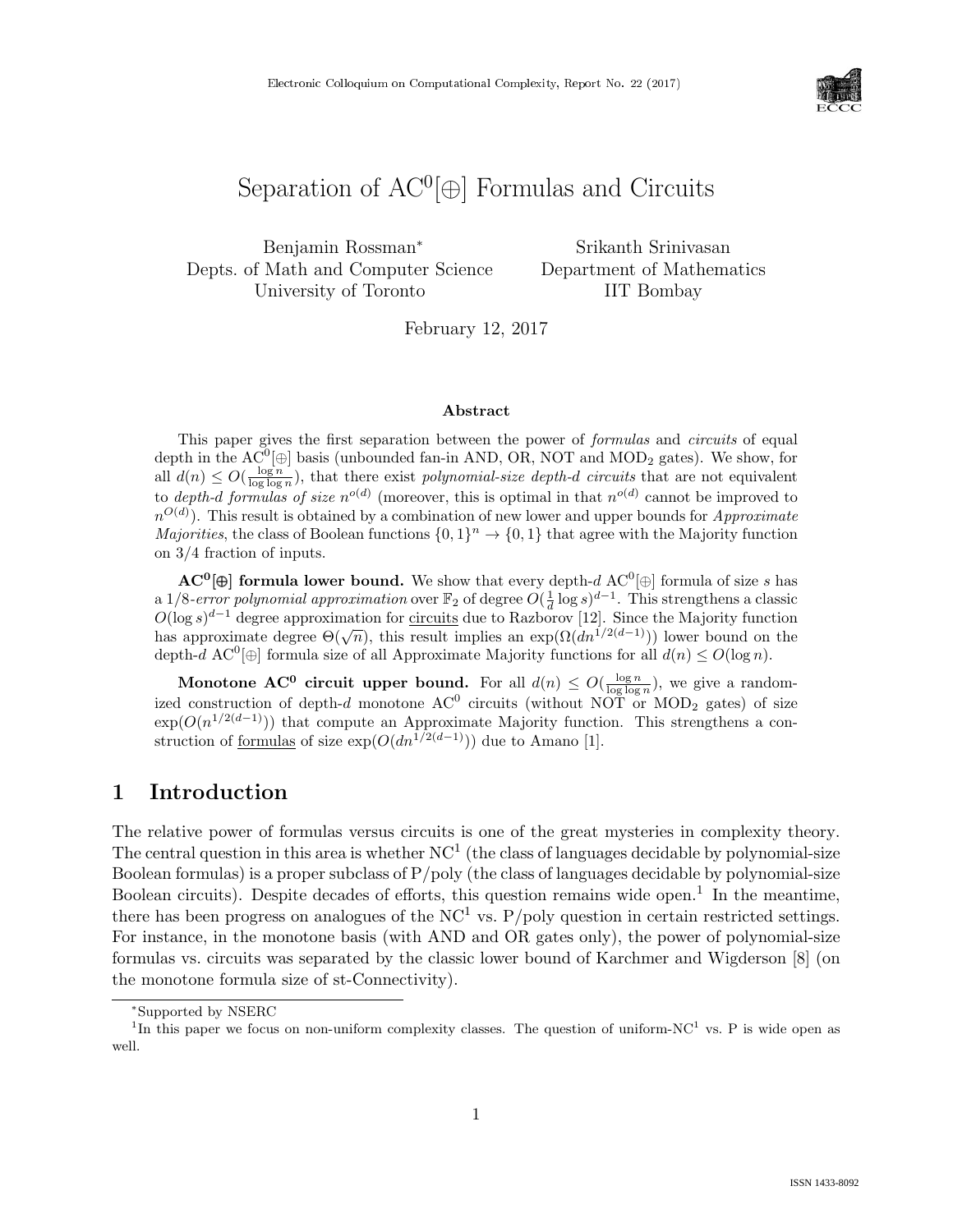The bounded-depth setting is another natural venue for investigating the question of formula vs. circuits. Consider the elementary fact that every depth- $d$  circuit of size  $s$  is equivalent to a depth- $d$ formula of size at most  $s^{d-1}$ , where we measure *size* by the number of gates. This observation is valid with respect to any basis (i.e. set of gate types). In particular, we may consider the  $AC^0$  basis (unbounded fan-in AND, OR, NOT gates) and the  $AC^0[\oplus]$  basis (unbounded fan-in MOD<sub>2</sub> gates in addition to AND, OR, NOT gates). With respect to either basis, there is a natural depth- $d$ analogue of the NC<sup>1</sup> vs. P/poly question (where  $d = d(n)$  is a parameter that may depend on  $n$ ), namely whether every language decidable by polynomial-size depth- $d$  circuits is decidable by depth-d formulas of size  $n^{o(d)}$  (i.e. better than the trivial  $n^{O(d)}$  upper bound).

It is reasonable to expect that this question could be resolved in the sub-logarithmic depth regime  $(d(n) \ll \log n)$ , given the powerful lower bound techniques against AC<sup>0</sup> circuits (Håstad's Switching Lemma [5]) and  $AC^0[\oplus]$  circuits (the Polynomial Method of Razborov [12] and Smolensky [15]). However, because the standard way of applying these techniques does not distinguish between circuits and formulas, it is not clear how to prove quantitatively stronger lower bounds on formula size vis-a-vis circuit size of a given function. Recent work of Rossman [13] developed a new way of applying Håstad's Switching Lemma to AC<sup>0</sup> formulas, in order to prove an  $\exp(\Omega(dn^{1/(d-1)}))$ lower bound on the formula size of the Parity function for all  $d \leq O(\log n)$ . Combined with the well-known  $\exp(O(n^{1/(d-1)}))$  upper bound on the circuit size of Parity, this yields an asymptotically optimal separation in the power of depth-d AC<sup>0</sup> formulas vs. circuits for all  $d(n) \leq O(\frac{\log n}{\log \log n})$  $\frac{\log n}{\log \log n}$ , as well as a super-polynomial separation for all  $\omega(1) \leq d(n) \leq o(\log n)$ .

In the present paper, we carry out a similar development for formulas vs. circuits in the  $AC^0[\oplus]$ basis, obtaining both an asymptotically optimal separation for all  $d(n) \leq O(\frac{\log n}{\log \log n})$  $\frac{\log n}{\log \log n}$  and a superpolynomial separation for all  $\omega(1) \leq d(n) \leq o(\log n)$ . Our target functions lie in the class of Approximate Majorities, here defined as Boolean functions  $\{0,1\}^n \to \{0,1\}$  that approximate the Majority function on 3/4 fraction of inputs. First, we show how to apply the Polynomial Method to obtain better parameters in the approximation of  $AC^0[\oplus]$  formulas by low-degree polynomials over  $\mathbb{F}_2$ . This leads to an  $\exp(\Omega(dn^{1/2(d-1)}))$  lower bound on the AC<sup>0</sup>[⊕] formula size of all Approximate Majority functions. The other half of our formulas vs. circuits separation comes from an  $\exp(O(n^{1/2(d-1)}))$  upper bound on the AC<sup>0</sup>[ $\oplus$ ] circuit size of some Approximate Majority function. In fact, this upper bound is realized by a randomized construction of monotone  $AC^0$  circuits (without NOT or MOD<sub>2</sub> gates). Together these upper and lower bound give our main result:

#### Theorem 1.

- (i) For all  $2 \leq d(n) \leq O(\frac{\log n}{\log \log n})$  $\frac{\log n}{\log \log n}$ ), there exist AC<sup>0</sup>[ $\oplus$ ] circuits (in fact, monotone AC<sup>0</sup> circuits) of depth d and size poly(n) that are not equivalent to any  $AC^0[\oplus]$  formulas of depth d and size  $n^{o(d)}$ .
- (ii) For all  $\omega(1) \leq d(n) \leq o(\log n)$ , the class of languages decidable by polynomial-size depth-d  $AC^0[\oplus]$  formulas is a proper subclass of the class of languages decidable by polynomial-size  $depth-d$  AC<sup>0</sup> $[\oplus]$  circuits.

Separation (i) is asymptotically optimal, in view of the aforementioned simulation of  $poly(n)$ size depth-d circuits by depth-d formulas of size  $n^{O(d)}$ . Separation (ii) resembles an analogue of  $NC^{1} \neq P/\text{poly}$  (or rather  $NC^{1} \neq AC^{1}$ ) within the class  $AC^{0}[\oplus]$ . In fact, extending separation (ii) from depth  $o(\log n)$  to depth  $\log n$  is equivalent the separation of NC<sup>1</sup> and AC<sup>1</sup>.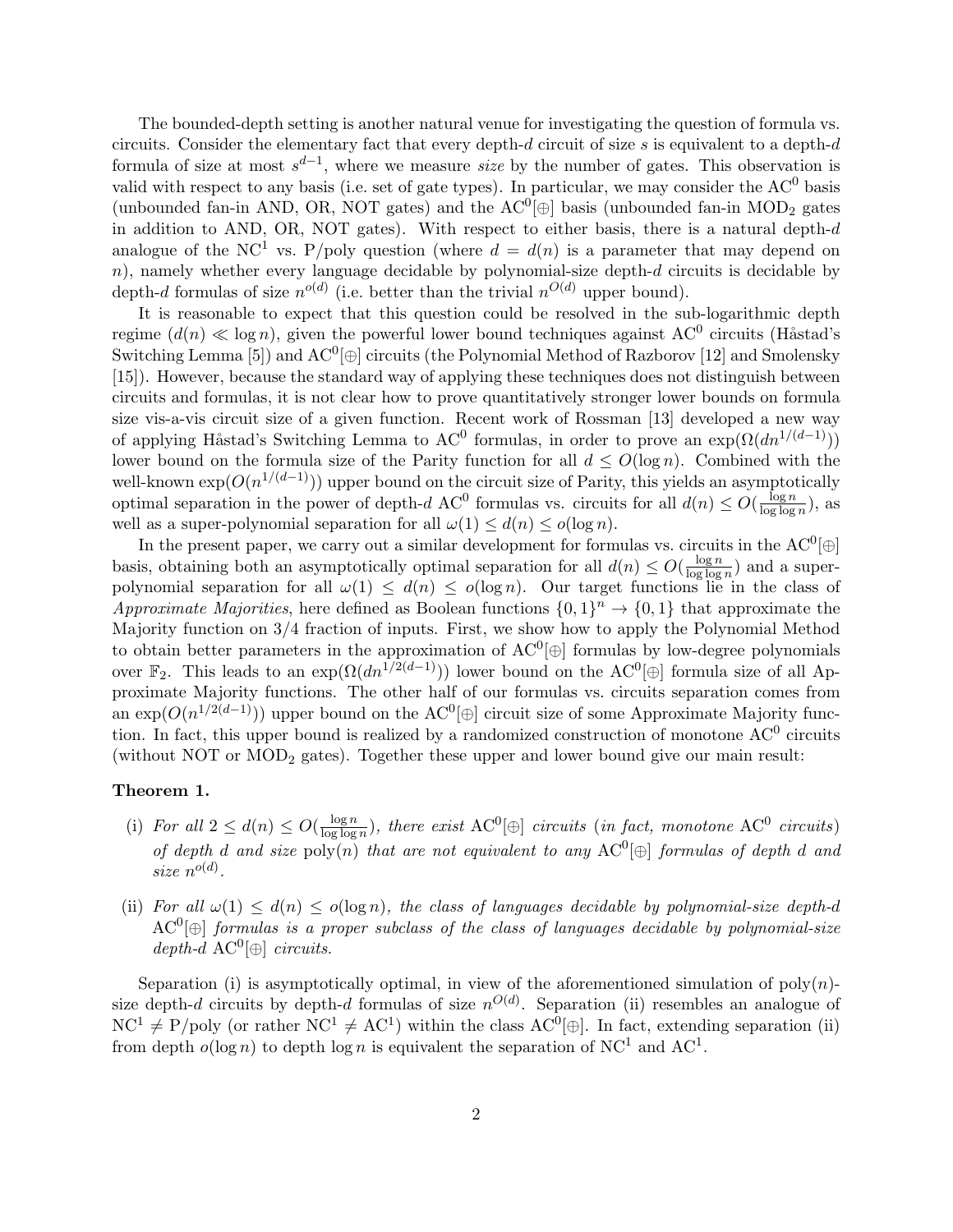#### 1.1 Proof outline

**Improved polynomial approximation.** The lower bound for  $AC^0[\oplus]$  formulas follows the general template due to Razborov [12] on proving lower bounds for  $AC^0[\oplus]$  circuits using low-degree polynomials over  $\mathbb{F}_2$ . Razborov showed that for any Boolean function  $f: \{0,1\}^n \to \{0,1\}$  that has an AC<sup>0</sup> $[\oplus]$  circuit of size s and depth d, there is a randomized polynomial **P** of degree  $O(\log s)^{d-1}$ that computes f correctly on each input with probability  $\frac{7}{8}$  (we call such polynomials 1/8-error probabilistic polynomials). By showing that some explicit Boolean function  $f$  (e.g. the Majority function or the  $\text{MOD}_q$  function for q odd) on n variables does not have such an approximation of degree less than  $\Omega(\sqrt{n})$  [12, 15, 16], we get that any  $AC^0[\oplus]$  circuit of depth d computing f must have size  $\exp(\Omega(n^{1/2(d-1)})).$ 

In this paper, we improve the parameters of Razborov's polynomial approximation from above for  $AC^0[\oplus]$  *formulas*. More precisely, for  $AC^0[\oplus]$  formulas of size s and depth d, we are able to construct 1/8-error probabilistic polynomials of degree  $O(\frac{1}{d})$  $\frac{1}{d} \log s^{d-1}$ . (Since every depth-d circuit of size s is equivalent to a depth-d formula of size at most  $s^{d-1}$ , this result implies Razborov's original theorem that  $AC^0[\oplus]$  circuits of size s and depth d have 1/8-error probabilistic polynomials of degree  $O(\log s)^{d-1}$ .)

We illustrate the idea behind this improved polynomial approximation with the special case of a balanced formula (i.e. all gates have the same fan-in) of fan-in  $t$  and depth  $d$ . Note that the size of the formula (number of gates) is  $\Theta(t^{d-1})$  and hence it suffices in this case to show that it has a 1/8-error probabilistic polynomial of degree  $O(\log t)^{d-1}$ . We construct the probabilistic polynomial inductively. Given a balanced formula F of depth d and fan-in t, let  $F_1, \ldots, F_t$  be its subformulas of depth  $d-1$ . Inductively, each  $F_i$  has a 1/8-error probabilistic polynomial  $P_i$ of degree  $O(\log t)^{d-2}$  and by a standard error-reduction [10], it has a (1/16t)-error probabilistic polynomial of degree  $O(\log t)^{d-1}$  (in particular, at any given input  $x \in \{0,1\}^n$ , the probability that there exists an  $i \in [t]$  such that  $P_i(x) \neq F_i(x)$  is at most 1/16). Using Razborov's construction of a  $1/16$ -error probabilistic polynomial of degree  $O(1)$  for the output gate of F and composing this with the probabilistic polynomials  $P_i$ , we get the result for balanced formulas. This idea can be extended to general (i.e. not necessarily balanced) formulas with a careful choice of the error parameter for each subformula  $F_i$  to obtain the stronger polynomial approximation result.

Improved formula lower bounds. Combining the above approximation result with known lower bounds for polynomial approximation [12, 15, 16], we can already obtain stronger lower bounds for  $AC^0[\oplus]$  formulas than are known for  $AC^0[\oplus]$  circuits. For instance, it follows that any  $AC^0[\oplus]$  formula of depth d computing the Majority function on n variables must have size  $\exp(\Omega(dn^{1/2(d-1)}))$  for all  $d \leq O(\log n)$ , which is stronger than the corresponding circuit lower bound. Similarly stronger formula lower bounds also follow for the  $\text{MOD}_q$  function (q odd).

Separation between formulas and circuits. However, the above improved lower bounds do not directly yield the claimed separation between  $AC^0[\oplus]$  formulas and circuits. This is because we do not have circuits computing (say) the Majority function of the required size. To be able to prove our result, we would need to show that the Majority function has  $AC^0[\oplus]$  circuits of depth d and size  $\exp(O(n^{1/2(d-1)}))$  (where the constant in the  $O(\cdot)$  is independent of d). However, as far as we know, the strongest result in this direction [9] only yields  $AC^0[\oplus]$  circuits of size greater than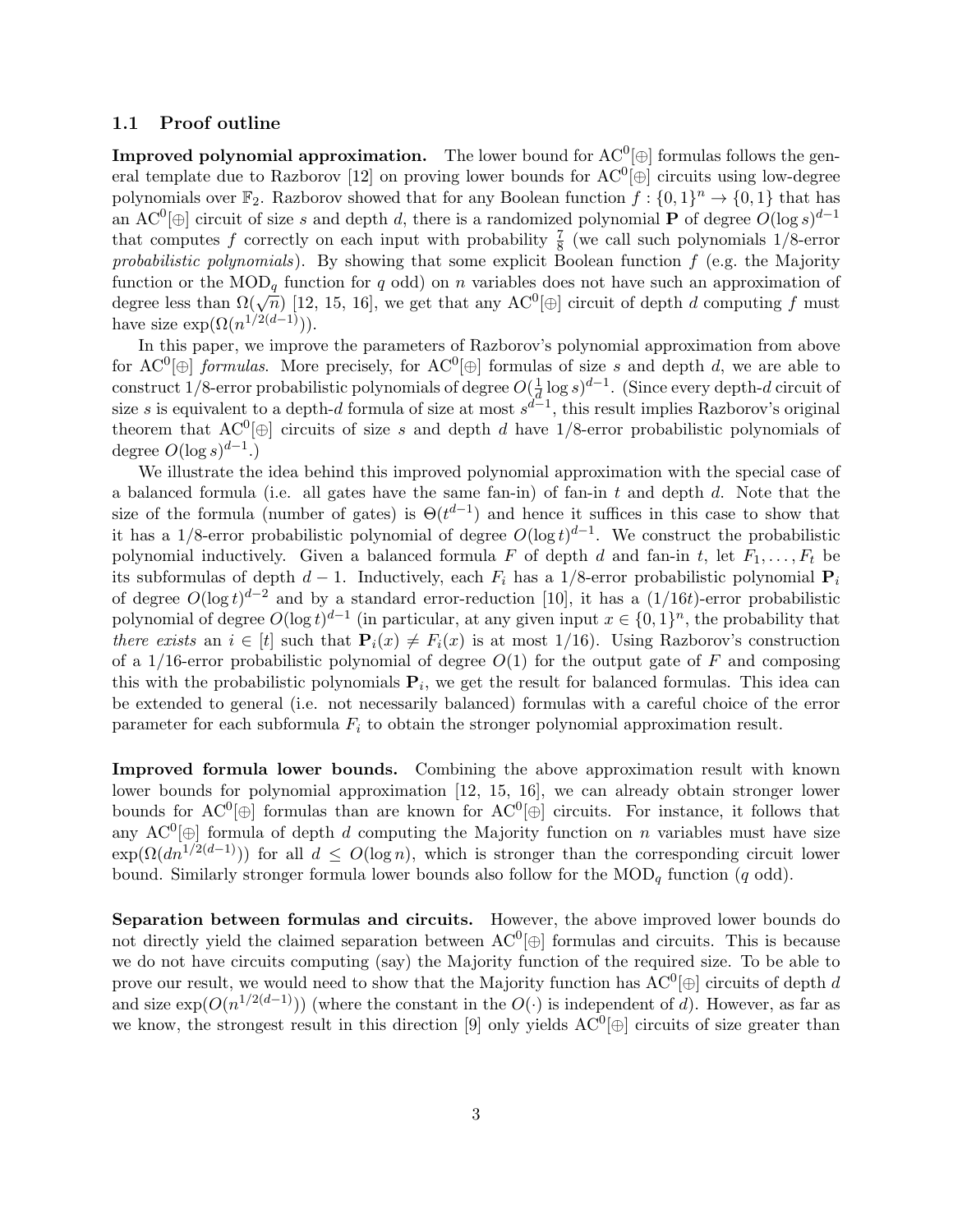$\exp(\Omega(n^{1/(d-1)}))$ ,<sup>2</sup> which is superpolynomially larger than the upper bound.

To circumvent this issue, we change the hard functions to the class of *Approximate Majorities*, which is the class of Boolean functions that agree with Majority function on most inputs. While this has the downside that we no longer are dealing with an explicitly defined function, the advantage is that the polynomial approximation method of Razborov yields tight lower bounds for some functions from this class.

Indeed, since the method of Razborov is based on polynomial approximations, it immediately follows that the same proof technique also yields the same lower bound for computing Approximate Majorities. Formally, any  $AC^0[\oplus]$  circuit of depth d computing any Approximate Majority must have size  $\exp(\Omega(n^{1/2(d-1)}))$ . On the upper bound side, it is known from the work of O'Donnell and Wimmer [11] and Amano [1] that there *exist* Approximate Majorities that can be computed by monotone AC<sup>0</sup> formulas of depth d and size  $\exp(O(dn^{1/2(d-1)}))$ . (Note that the double exponent  $\frac{1}{2(d-1)}$  is now the same in the upper and lower bounds.)

We use the above ideas for our separation between  $AC^0[\oplus]$  formulas and circuits. Plugging in our stronger polynomial approximation for  $AC^0[\oplus]$  formulas, we obtain that any  $AC^0[\oplus]$  formula of depth d computing any Approximate Majority must have size  $\exp(\Omega(dn^{1/2(d-1)}))$ . In particular, this implies that Amano's construction is tight (up to the universal constant in the exponent) even for  $AC^0[\oplus]$  formulas.

Further, we also modify Amano's construction [1] to obtain better constant-depth *circuits* for Approximate Majorities: we show that there exist Approximate Majorities that are computed by monotone AC<sup>0</sup> circuits of depth d of size  $\exp(O(n^{1/2(d-1)}))$  (the constant in the  $O(\cdot)$  is a constant independent of  $d$ ).

Smaller circuits for Approximate Majority. Our construction closely follows Amano's, which in turn is related to Valiant's probabilistic construction [18] of monotone formulas for the Majority function. However, we need to modify the construction in a suitable way that exploits the fact that we are constructing *circuits*. This modification is in a similar spirit to a construction of Hoory, Magen and Pitassi [6] who modify Valiant's construction to obtain smaller monotone circuits (of depth  $\Theta(\log n)$  for computing the Majority function exactly.

At a high level, the difference between Amano's construction and ours is as follows. Amano constructs random formulas  $F_i$  of each depth  $i \leq d$  as follows. The formula  $F_1$  is the AND of  $a_1$  independent and randomly chosen variables. For even (respectively odd)  $i > 1$ ,  $F_i$  is the OR (respectively AND) of  $a_i$  independent and random copies of  $F_{i-1}$ . For suitable values of  $a_1, \ldots, a_d \in \mathbb{N}$ , the random formula  $F_d$  computes an Approximate Majority with high probability. In our construction, we build a depth i circuit  $C_i$  for each  $i \leq d$  in a similar way, except that each  $C_i$  now has M different outputs. Given such a  $C_{i-1}$ , we construct  $C_i$  by taking M independent randomly chosen subsets  $T_1, \ldots, T_M$  of  $a_i$  many outputs of  $C_{i-1}$  and adding gates that compute either the OR or AND (depending on whether i is even or odd) of the gates in  $T_i$ . Any of the M final gates of  $C_d$  now serves as the output gate. By an analysis similar to Amano's (see also [6]) we can show that this computes an Approximate Majority with high probability, which finishes the proof.<sup>3</sup>

<sup>&</sup>lt;sup>2</sup>Indeed, this is inevitable with all constructions that we are aware of, since they are actually  $AC^0$  circuits and it is known by a result of Håstad [5] that any  $AC^0$  circuit of depth d for the Majority function must have size  $\exp(\Omega(n^{1/(d-1)})).$ 

 $3$ This is a slightly imprecise description of the construction as the final two levels of the circuit are actually defined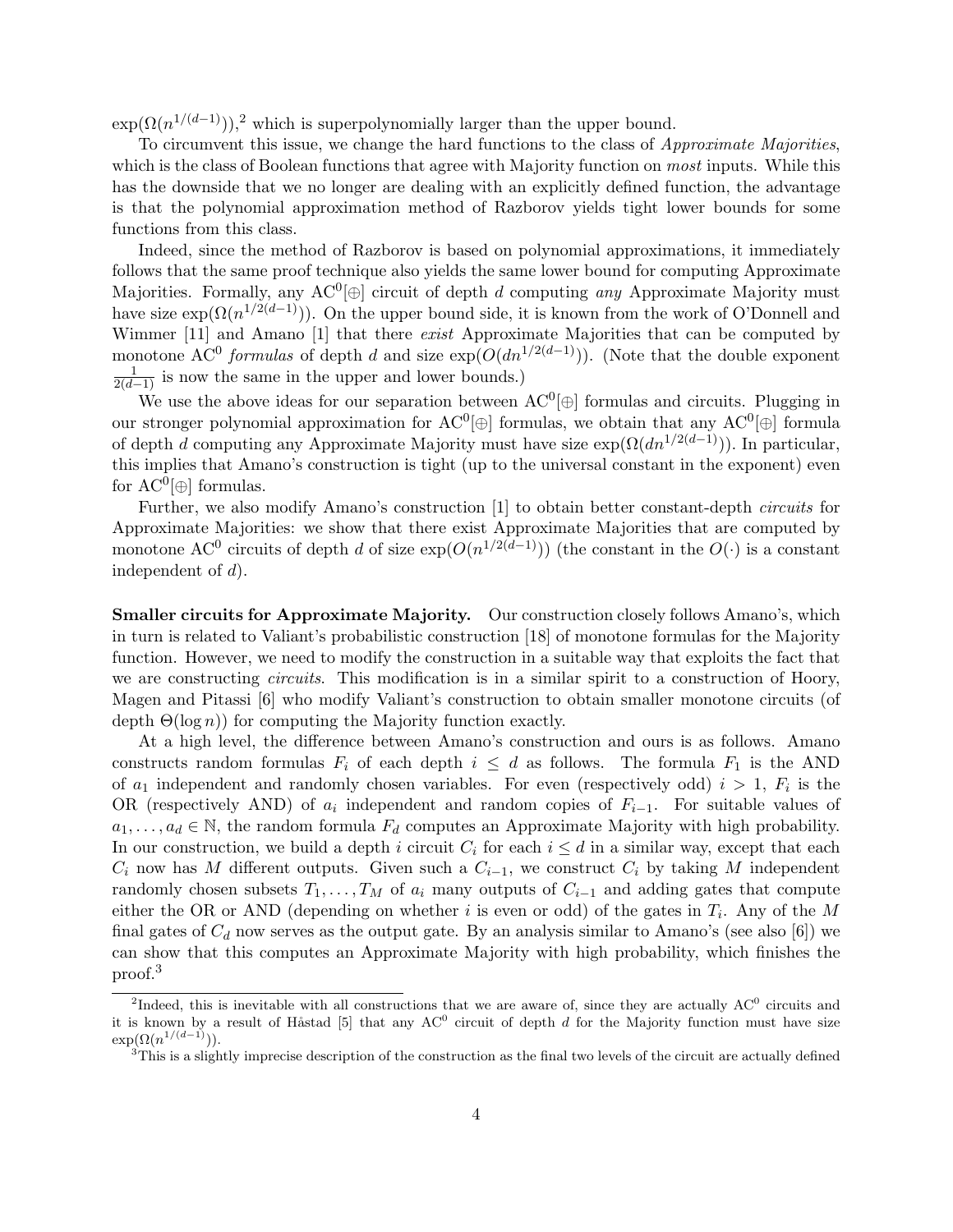# 2 Preliminaries

Throughout, n will be a growing parameter. We will consider Boolean functions on n variables, i.e. functions of the form  $f: \{0,1\}^n \to \{0,1\}$ . We will sometimes identify  $\{0,1\}$  with the field  $\mathbb{F}_2$ in the natural way and consider functions  $f : \mathbb{F}_2^n \to \mathbb{F}_2$  instead.

Given a Boolean vector  $y \in \{0,1\}^n$ , we use  $|y|_0$  and  $|y|_1$  to denote the number of 0s and number of 1s respectively in y.

The Majority function on n variables, denoted  $\text{MAJ}_n$  is the Boolean function that maps inputs  $x \in \{0,1\}^n$  to 1 if and only if  $|x|_1 > n/2$ .

**Definition 2.** An  $(\varepsilon, n)$ -Approximate Majority is a function  $f : \{0, 1\}^n \to \{0, 1\}$  such that  $\Pr_{x \in \{0,1\}^n} [f(x) \neq \text{Maj}_n(x)] \leq \varepsilon.$ 

As far as we know, the study of this class of functions was initiated by O'Donnell and Wimmer [11]. See also [1, 4].

We refer the reader to [2, 7] for standard definitions of Boolean circuits and formulas. We use  $AC<sup>0</sup>$  circuits (respectively formulas) to denote circuits (respectively formulas) of constant depth made up of AND, OR and NOT gates. Similarly,  $AC^0[\oplus]$  circuits (respectively formulas) will be circuits (respectively formulas) of constant depth made up of AND, OR, MOD<sup>2</sup> and NOT gates.

The size of a circuit will denote the number of gates in the circuit and the size of a formula will denote the number of its leaves which is within a constant multiplicative factor of the number of gates in the formula.<sup>4</sup>

### 3 Lower Bound

In this section, we show that any  $AC^0[\oplus]$  formulas of depth d computing a  $(1/4, n)$ -Approximate Majority must have size at least  $\exp(\Omega(dn^{1/2(d-1)}))$  for all  $d \leq O(\log n)$ .

We work over the field  $\mathbb{F}_2$  and identify it with  $\{0, 1\}$  in the natural way. The following concepts are standard in circuit complexity (see, e.g., Beigel's survey [3]).

**Definition 3.** Fix any  $\varepsilon \in [0,1]$ . A polynomial  $P \in \mathbb{F}_2[X_1,\ldots,X_n]$  is said to be an  $\varepsilon$ -approximating polynomial for a Boolean function  $f: \{0,1\}^n \to \{0,1\}$  if

$$
\Pr_{x \in \{0,1\}^n} [f(x) = P(x)] \ge 1 - \varepsilon.
$$

We will use the following result of Smolensky [16] (see also Szegedy's PhD thesis [17]).

**Lemma 4** (Smolensky [16]). Let  $\varepsilon \in (0, \frac{1}{2})$  $\frac{1}{2}$ ) be any fixed constant. Any  $(\frac{1}{2} - \varepsilon)$ -approximating **Definite 4** (Smolensky [10]). Let  $\varepsilon \in (0, \frac{1}{2})$  be any just constant. Any  $(\frac{1}{2})$ <br>polynomial for the Majority function on n variables must have degree  $\Omega(\sqrt{n})$ .

Corollary 5. Let f be any  $(1/4, n)$ -Approximate Majority and  $\varepsilon \in (0, 1/4)$  an arbitrary constant. Coronary 3. Let  $f$  be any  $(1/4, n)$ -Approximate Majority and  $\varepsilon \in (0, 1/4)$ .<br>Then any  $(\frac{1}{4} - \varepsilon)$ -approximating polynomial for  $f$  must have degree  $\Omega(\sqrt{n})$ .

 $\Box$ 

Proof. The proof is immediate from Lemma 4 and the triangle inequality.

somewhat differently.

<sup>&</sup>lt;sup>4</sup>We assume here without loss of generality that the formula does not contain a gate of fan-in 1 feeding into another.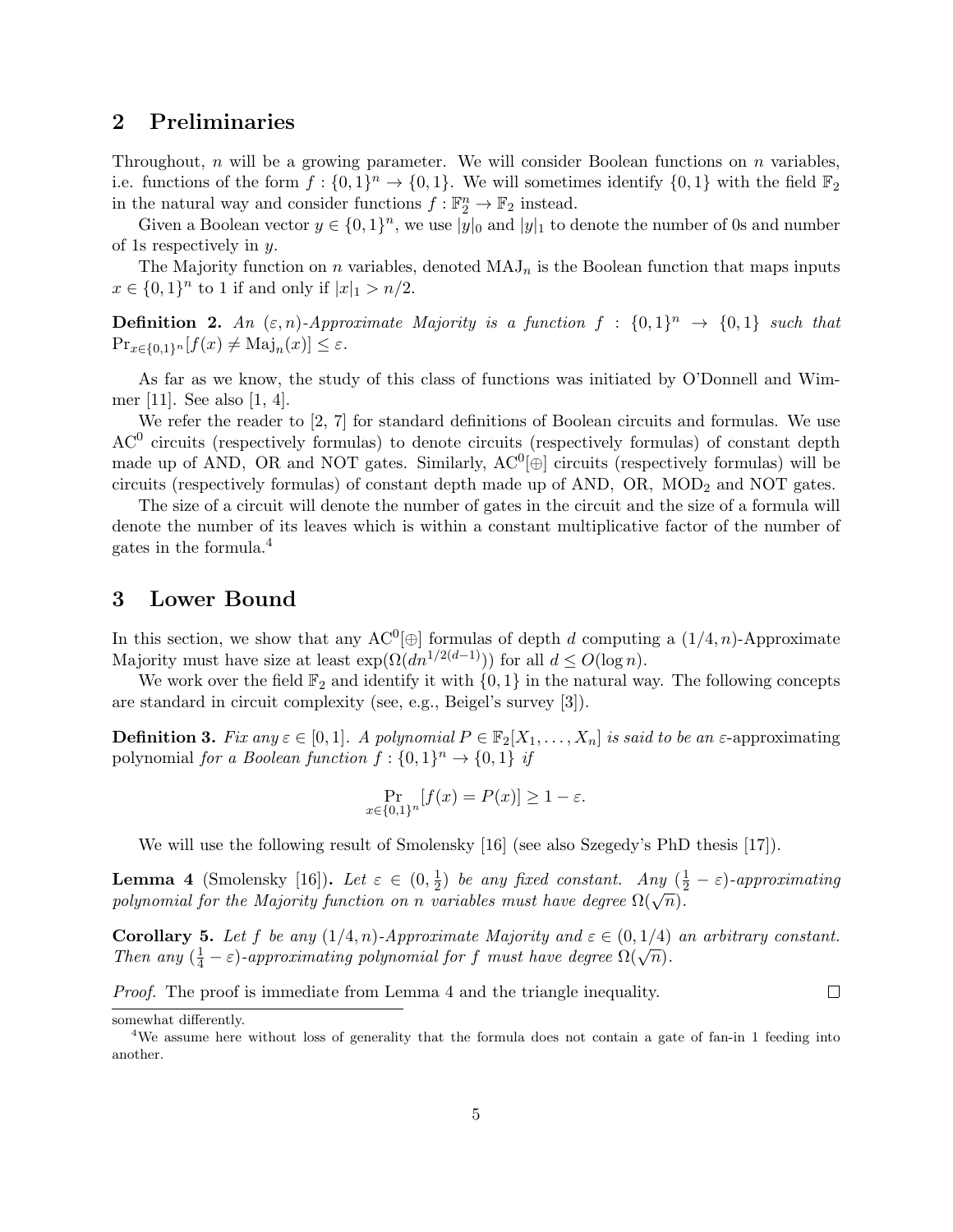**Definition 6.** An  $\varepsilon$ -error probabilistic polynomial of degree D for a Boolean function  $f: \{0,1\}^n \to$  ${0, 1}$  is a random variable **P** taking values from polynomials in  $\mathbb{F}_2[X_1, \ldots, X_n]$  of degree at most D such that for all  $x \in \{0,1\}^n$ , we have  $\Pr[f(x) = P(x)] \ge 1 - \varepsilon$ .

**Definition 7.** Let  $D_{\varepsilon}(f)$  be the minimum degree of an  $\varepsilon$ -error probabilistic polynomial for f.

We will make use of the following two lemmas concerning  $D_{\varepsilon}(\cdot)$ .

**Lemma 8** (Razborov [12]). Let  $OR_n$  and  $AND_n$  be the OR and AND functions on n variables respectively. Then  $D_{\varepsilon}(\text{OR}_n), D_{\varepsilon}(\text{AND}_n) \leq \lceil \log(1/\varepsilon) \rceil$ .

**Lemma 9** (Kopparty and Srinivasan [10]). There is an absolute constant  $c_1$  such that for any  $\varepsilon \in (0,1), D_{\varepsilon}(f) \leq c_1 \cdot \lceil \log(1/\varepsilon) \rceil \cdot D_{1/8}(f)$  for all Boolean functions f.

We now state our main result, which shows that every  $AC^0[\oplus]$  formula of size s and depth  $d+1$ admits a 1/8-error approximating polynomial of degree  $O(\frac{1}{d})$  $\frac{1}{d} \log s)^d$ .

**Theorem 10.** There is an absolute constant  $c_2$  such that, if f is computed by an AC<sup>0</sup> $[\oplus]$  formula F of size s and depth  $d+1$ , then  $D_{1/8}(f) \leq 3(c_2(\frac{1}{d}))$  $\frac{1}{d} \log(s) + 1)^d$ .

*Proof.* The proof is an induction on the depth d of the formula.

The base case  $d = 0$  corresponds to the case when the formula is a single AND, OR or MOD<sub>2</sub> gate and we need to show that  $D_{1/8}(f) \leq 3$ . In the case that the formula is an AND or OR gate, this follows from Lemma 8. If the formula is a  $\text{MOD}_2$  gate, this follows from the fact that the MOD<sup>2</sup> function is exactly a polynomial of degree 1.

Let  $d \geq 1$ . We assume that the formula F is the AND/OR/MOD<sub>2</sub> of sub-formulas  $F_1, \ldots, F_m$ computing  $f_1, \ldots, f_m$  where  $F_i$  has size  $s_i$  and depth  $d+1$ . So F has size  $s = s_1 + \cdots + s_m$ and depth  $d+2$ . Assume that  $D_{1/8}(f_i) \leq 3(c_2(\frac{1}{d}))$  $\frac{1}{d} \log(s_i) + 1)^d$  for all *i*. We must show that  $D_{1/8}(f) \leq 3(c_2(\frac{1}{d+1}\log(s)+1))^{d+1}.$ 

By Lemma 9, each  $f_i$  has an  $s_i/(16s)$ -error probabilistic polynomial  $P_i$  of degree  $c_1$ .  $\lceil \log(16s/s_i) \rceil \cdot D_{1/8}(f_i)$ , which is at most

$$
3c_1 \cdot 5(\log(s/s_i) + 1) \cdot (c_2(\frac{1}{d}\log(s_i) + 1))^d
$$
.

Then  $(\mathbf{P}_1, \ldots, \mathbf{P}_m)$  jointly computes  $(f_1, \ldots, f_m)$  with error  $1/16$   $(=\sum_{i=1}^m (s_i/(16s)))$ .

By a reasoning identical to the base case, it follows that there exists a  $1/16$ -error probabilistic polynomial Q of degree 4 for the output gate of the formula.

Then  $\mathbf{Q}(\mathbf{P}_1,\ldots,\mathbf{P}_m)$  is a 1/8-error probabilistic polynomial for f of degree

$$
60c_1 \cdot \max_i (\log(s/s_i) + 1) \cdot (c_2(\frac{1}{d}\log(s_i) + 1))^d
$$
.

So long as  $c_2 \geq 20c_1$ , it suffices to show that for all i,

$$
(\log(s/s_i) + 1) \cdot (\frac{1}{d} \log(s_i) + 1)^d \le (\frac{1}{d+1} \log(s) + 1)^{d+1}.
$$

Consider any i and let  $a, b \ge 0$  such that  $s_i = 2^a$  and  $s = 2^{a+b}$ . We must show

$$
(b+1)\left(\frac{a}{d}+1\right)^d \le \left(\frac{a+b}{d+1}+1\right)^{d+1}.
$$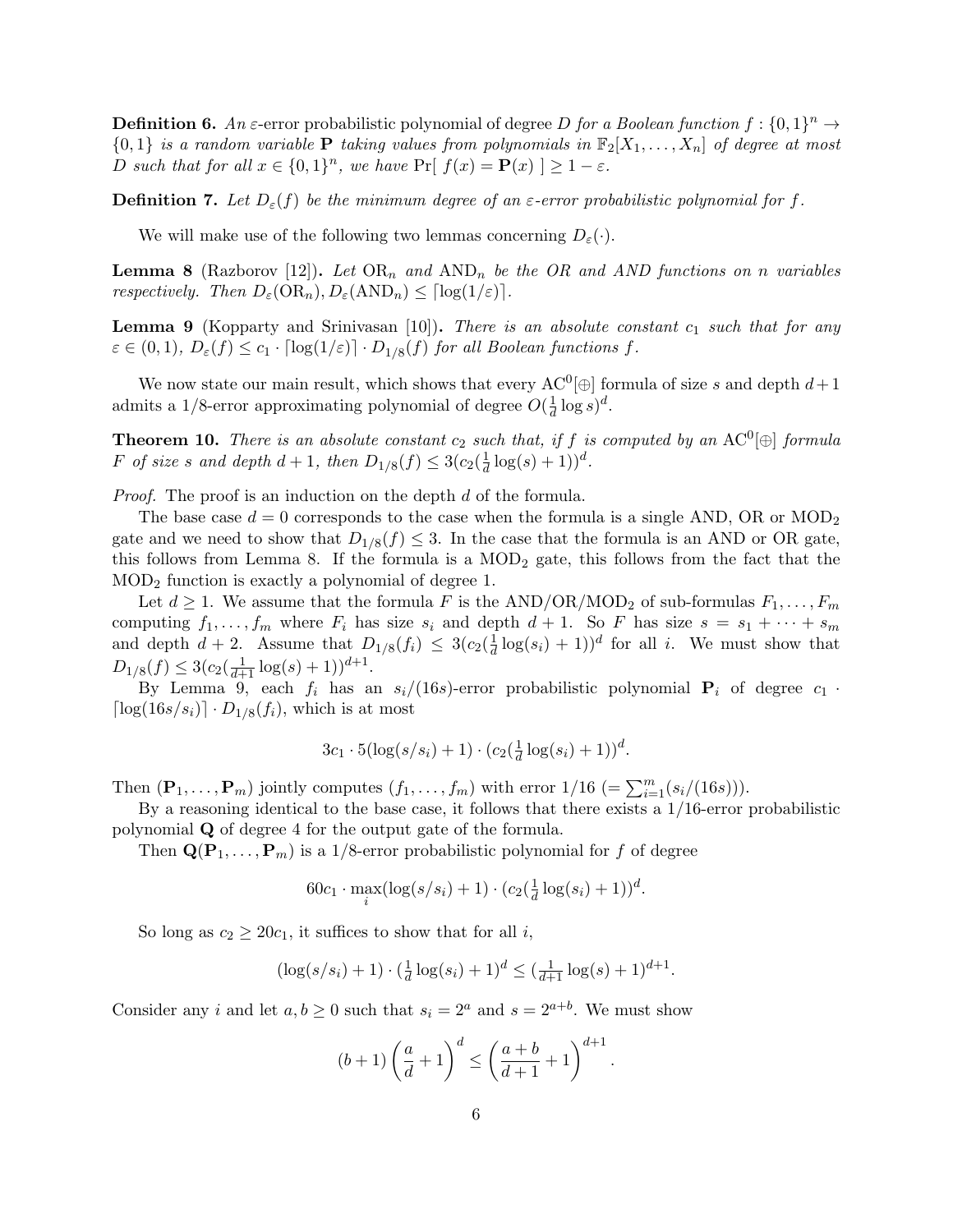For fixed  $a \geq 0$ , as a polynomial in b, the function

$$
p_{a,d}(b) := \left(\frac{a+b}{d+1} + 1\right)^{d+1} - (b+1)\left(\frac{a}{d} + 1\right)^d
$$

is nonnegative over  $b \geq 0$  with a unique root at  $b = a/d$ . This follows from

$$
\frac{\partial}{\partial b}p_{a,d}(b) = \left(\frac{a+b}{d+1} + 1\right)^d - \left(\frac{a}{d} + 1\right)^d,
$$

which is zero iff  $b = a/d$ ; this value is a minimum of  $p_{a,d}$  with  $p_{a,d}(a/d) = 0$ .

**Corollary 11.** Fix any constant d and let  $n \in \mathbb{N}$  be a growing parameter. Let f be any  $(1/4, n)$ -Approximate Majority. Then any AC<sup>0</sup>[ $\oplus$ ] formula of depth d computing f must have size  $\exp(\Omega(dn^{1/2(d-1)}))$  for all  $d \leq O(\log n)$ , where asymptotic notation  $O(\cdot)$  and  $\Omega(\cdot)$  hide absolute constants (independent of d and n).

*Proof.* Say that F is an AC<sup>0</sup> $[\oplus]$  formula of depth d and size s computing f. Then, by Lemma 9, we see that F has a 1/8-error probabistic polynomial **P** of degree  $D \leq O(O(\frac{1}{d}))$  $\frac{1}{d} \log s + 1)^{d-1}$ ). In particular, by an averaging argument, there is some fixed polynomial  $P \in \mathbb{F}_2[X_1, \ldots, X_n]$  of degree at most  $D$  such that  $P$  is a 1/8-error approximating polynomial for  $f$ .

Figure 1 is a 1/6-error approximating polynomial for f.<br>Corollary 5 implies that the degree of P must be  $\Omega(\sqrt{n})$ . Hence, we obtain  $O(\frac{1}{d})$  $\frac{1}{d} \log s + 1)^{d-1} \geq$ Coronary 5 implies<br> $\Omega(\sqrt{n})$ . It follows that

$$
s \ge \exp(\Omega(dn^{1/2(d-1)}) - O(d)).
$$

Observe that  $\Omega(dn^{1/2(d-1)})$  dominates  $O(d)$  so long as  $d \leq \varepsilon \log n$  for some absolute constant  $\varepsilon > 0$  (depending on the constants in  $\Omega(\cdot)$  and  $O(\cdot)$ ). Hence, we get the claimed lower bound  $s \geq \exp(\Omega(dn^{1/2(d-1)}))$  for all  $d \leq \varepsilon \log n$ .  $\Box$ 

## 4 Upper Bound

In this section, we show that for any constant  $\varepsilon$ , there are  $(\varepsilon, n)$ -Approximate Majorities that can be computed by depth d AC<sup>0</sup> circuits of size  $\exp(O(n^{1/2(d-1)})).$ 

Let  $\varepsilon_0 \in (0,1)$  be a small enough constant so that the following inequalities hold for any  $\beta \leq \varepsilon_0$ 

- $\exp(-\beta) \leq 1 \beta \exp(-\beta)$ ,
- $1 \beta \ge \exp(-\beta \beta^2) \ge \exp(-2\beta).$

(It suffices to take  $\varepsilon_0 = 1/2$ .)

We need the following technical lemma.

**Lemma 12.** Let A, s be positive reals,  $M, n \in \mathbb{N}$ , and  $\gamma \in (\frac{1}{n})$  $\frac{1}{n}, \frac{1}{10}$  be such that  $e^A \geq n^3$ ,  $n \geq \frac{1}{\varepsilon_0}$  $\frac{1}{\varepsilon_0},$ and  $s \leq n$ . Define  $I_0(\gamma) := \{y \in \{0,1\}^M \mid |y|_1 \leq Me^{-A}(1-\gamma)\}\$  and  $I_1(\gamma) := \{y \in \{0,1\}^M \mid |y|_1 \geq$  $Me^{-A}(1+\gamma)$ . If we choose  $S \subseteq [M]$  of size  $t := [e^A \cdot s]$  by picking t random elements from M with replacement, then

$$
x \in I_0(\gamma) \Rightarrow \Pr_{S}[\bigvee_{j \in S} x_j = 0] \ge \exp(-s) \cdot \exp(s\gamma/2),
$$
  

$$
x \in I_1(\gamma) \Rightarrow \Pr_{S}[\bigvee_{j \in S} x_j = 0] \le \exp(-s) \cdot \exp(-s\gamma).
$$

 $\Box$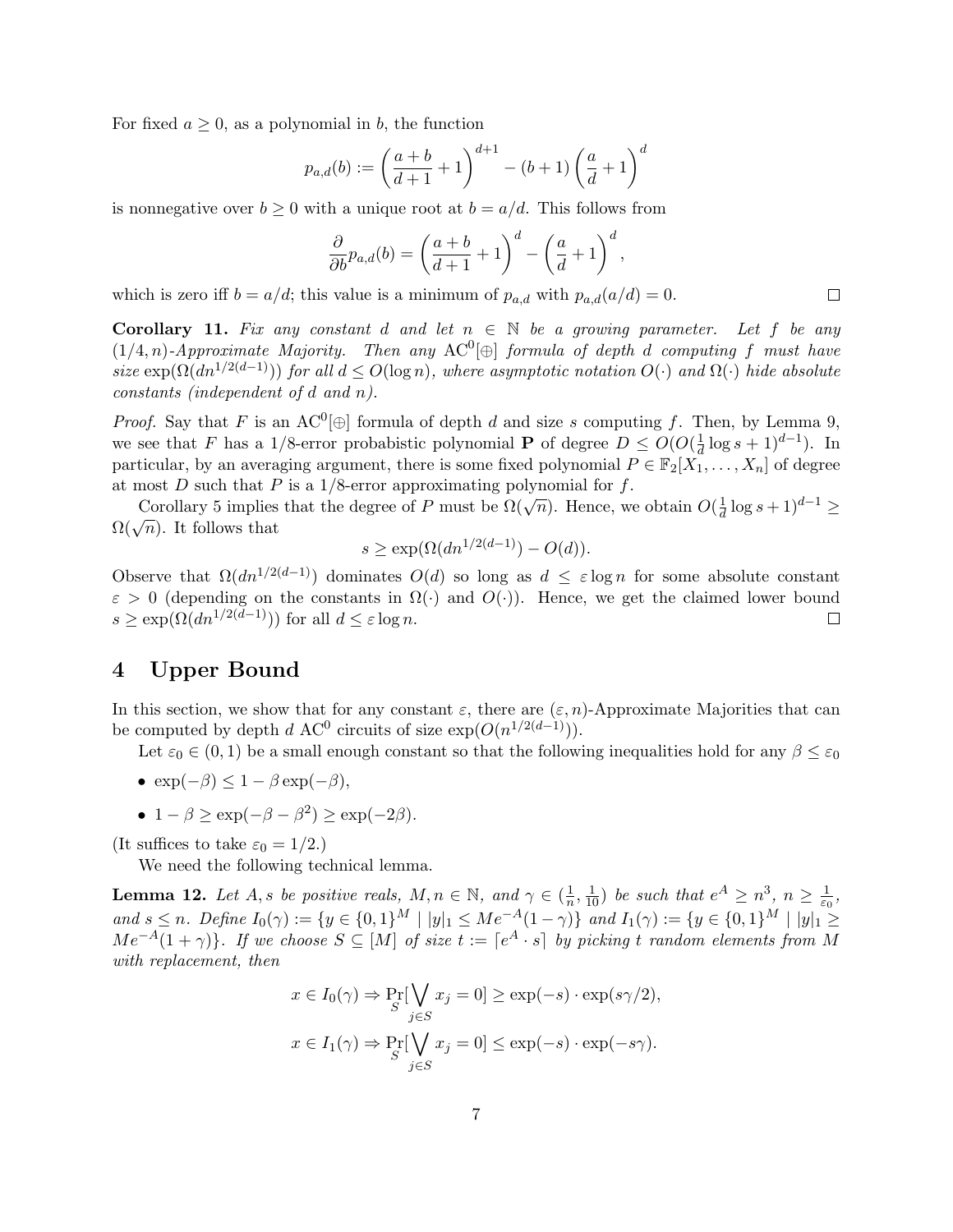Further, if  $s\gamma \leq \varepsilon_0$ , then the above probabilities can be lower bounded and upper bounded by  $\exp(-s)$ ·  $(1 + s\gamma \exp(-s\gamma))$  and  $\exp(-s) \cdot (1 - s\gamma \exp(-s\gamma))$  respectively.

A similar statement can be obtained above for the sets  $J_1(\gamma) := \{y \in \{0,1\}^M \mid |y|_0 \leq Me^{-A}(1-\gamma)\}$  $\{\gamma\}\}$  and  $J_0(\gamma) := \{y \in \{0,1\}^M \mid |y|_0 \geq Me^{-A}(1+\gamma)\}\$ , with the event  $\sqrt[q]{y} \in S$   $x_j = 0$ " being replaced by the event " $\bigwedge_{j\in S} x_j = 1$ ".

*Proof.* We give the proof only for  $I_0(\gamma)$  and  $I_1(\gamma)$ . The proof for  $J_0(\gamma)$  and  $J_1(\gamma)$  is similar.

Consider first the case that  $x \in I_1(\gamma)$ . In this case, we have the following computation.

$$
\Pr_{S}[\bigvee_{j\in S} x_j = 0] \le \left(1 - \frac{1+\gamma}{e^A}\right)^{e^A \cdot s} \le \exp(-(1+\gamma) \cdot s) \le \exp(-s) \cdot \exp(-s\gamma).
$$
\n(1)

The above implies the first upper bound on  $\Pr_S[\bigvee_{j\in S} x_j = 0]$  from the lemma statement. When  $s\gamma \leq \varepsilon_0$ , we further have  $\exp(-s\gamma) \leq 1-s\gamma \exp(-s\gamma)$ , which implies the second upper bound. This proves the lemma when  $x \in I_1$ .

Now consider the case that  $x \in I_0(\gamma)$ . We have

$$
\Pr_{S}[\bigvee_{j\in S} x_{j} = 0] \ge \left(1 - \frac{1 - \gamma}{e^{A}}\right)^{e^{A} \cdot s + 1}
$$
\n
$$
\ge \exp\left((-\frac{1 - \gamma}{e^{A}} - \frac{1}{e^{2A}}) \cdot (e^{A} \cdot s + 1)\right)
$$
\n
$$
= \exp\left(-s + s\gamma - \frac{s}{e^{A}} - \frac{1 - \gamma}{e^{A}} - \frac{1}{e^{2A}}\right)
$$
\n
$$
\ge \exp\left(-s + s\gamma - \frac{2s}{e^{A}}\right)
$$
\n
$$
= \exp(-s) \cdot \exp(s\gamma(1 - \frac{2e^{-A}}{\gamma})))
$$
\n(2)

where for the second inequality we have used the fact that since  $e^{-A} \leq \frac{1}{n^3} \leq \varepsilon_0$ , we have  $1 - \frac{1-\gamma}{e^A} \geq$  $\exp(-\frac{1-\gamma}{e^A}-\frac{1}{e^2})$  $\frac{1}{e^{2A}}$ ). Since  $e^{-A} \leq \frac{1}{n^3} \leq \frac{1}{4n} \leq \gamma/4$ , we can lower bound the right hand side of (2) by  $\exp(-s) \cdot \exp(s\gamma/2)$ . Also, note that

$$
1 - \frac{2e^{-A}}{\gamma} \ge 1 - \frac{2/n^3}{1/n} = 1 - \frac{2}{n^2}
$$
  
 
$$
\ge \exp(-1/n) \ge \exp(-\gamma) \ge \exp(-s\gamma).
$$

This implies that the RHS of (2) can also be lower bounded by  $\exp(-s)\exp(s\gamma \exp(-s\gamma)) \ge$  $\exp(-s) \cdot (1 + s\gamma \exp(-s\gamma))$ , which implies the claim about  $\Pr_s[\bigvee_{j \in S} x_j = 0]$  assuming that  $x \in I_0(\gamma)$ .  $\Box$ 

We now prove the main result of this section.

**Theorem 13.** For any growing parameter  $n \in \mathbb{N}$  and  $2 \leq d \leq O(\frac{\log n}{\log \log n})$  $\frac{\log n}{\log \log n}$ ) and  $\varepsilon > 0$ , there is an  $(\varepsilon, n)$ -Approximate Majority  $f_n$  computable by a monotone AC<sup>0</sup> circuit with at most  $\exp(O(n^{1/2(d-1)}\log(1/\varepsilon)/\varepsilon))$  many gates, where both  $O(\cdot)$ 's hide absolute constants (independent of  $d, \varepsilon$ ).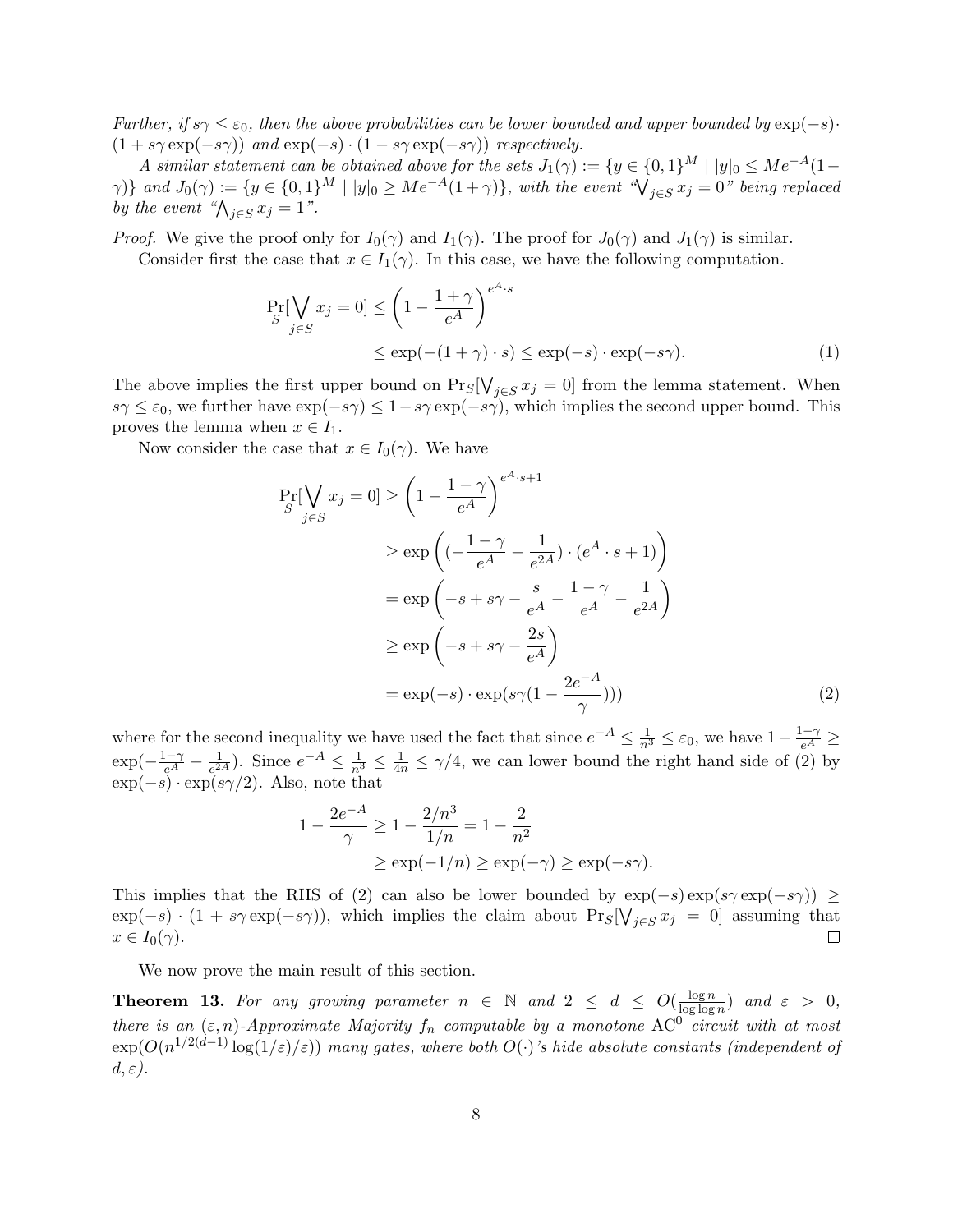*Proof.* We assume throughout that  $\varepsilon$  is a small enough constant and that n is large enough for various inequalities to hold. We will actually construct a monotone circuit of depth  $d$  and size  $\exp(O(n^{1/2(d-1)}\log(1/\varepsilon)/\varepsilon))$  computing a  $(4\varepsilon, n)$ -Approximate Majority, which also implies the theorem.

Fix parameters  $A = \lfloor n^{1/2(d-1)} \rfloor$  and  $M = \lceil e^{10A} \rceil$ . We assume that  $A \ge 10 \log n$  (which holds as long as  $d \leq \frac{c \log n}{\log \log n}$  $\frac{c \log n}{\log \log n}$  for an absolute constant  $c > 0$ ) and that  $\varepsilon \leq \varepsilon_0$ .

Define a sequence of real numbers  $\gamma_0, \gamma_1, \ldots, \gamma_{d-2}$  as follows:

$$
\gamma_0 = \frac{\varepsilon}{\sqrt{n}}
$$
  

$$
\gamma_i = A\gamma_{i-1} \exp(-2A\gamma_{i-1}), \text{ for each } i \in [d-2].
$$

It is clear that  $\gamma_i \leq A^i \gamma_0$  for each  $i \in [d-2]$ . As a result we also obtain

$$
\gamma_i = A^i \gamma_0 \exp(-2A(\gamma_0 + \gamma_1 + \dots + \gamma_{i-1}))
$$
  
\n
$$
\ge A^i \gamma_0 \exp(-2\gamma_0 A (1 + A + A^2 + \dots + A^{i-1})) \ge A^i \gamma_0 \exp(-3A^i \gamma_0).
$$
 (3)

Let

$$
Y_{\varepsilon} = \left\{ x \in \{0, 1\}^n \middle| \ |x|_1 \ge \left( \frac{1}{2} + \frac{\varepsilon}{\sqrt{n}} \right) n \right\},\,
$$
  

$$
N_{\varepsilon} = \left\{ x \in \{0, 1\}^n \middle| \ |x|_1 \le \left( \frac{1}{2} - \frac{\varepsilon}{\sqrt{n}} \right) n \right\}.
$$

The idea is to define a sequence of circuits  $C_1, C_2, \ldots, C_{d-2}$  with n inputs and M outputs such that  $C_i$  has depth i and iM many (non-input) gates. Further, for odd i

$$
x \in N_{\varepsilon} \Rightarrow C_i(x) \in I_0(\gamma_i)
$$
  
\n
$$
x \in Y_{\varepsilon} \Rightarrow C_i(x) \in I_1(\gamma_i)
$$
\n(4)

and similarly for even i

$$
x \in N_{\varepsilon} \Rightarrow C_i(x) \in J_0(\gamma_i)
$$
  
\n
$$
x \in Y_{\varepsilon} \Rightarrow C_i(x) \in J_1(\gamma_i).
$$
\n(5)

After this is done, we will add on top a depth-2 circuit that will reject most inputs from  $I_0(\gamma_{d-2})$ or  $J_0(\gamma_{d-2})$  — depending on whether  $d-2$  is odd or even respectively — and accept most inputs from  $I_1(\gamma_{d-2})$  or  $J_1(\gamma_{d-2})$ .

We begin with the construction of  $C_1, \ldots, C_{d-2}$  which is done by induction.

**Construction of**  $C_1$ **.** The base case of the induction is the construction of  $C_1$ , which is done as follows. We choose M i.i.d. random subsets  $T_1, \ldots, T_M \subseteq [n]$  in the following way: for each  $i \in [M]$ , we sample A random elements of  $[n]$  with replacement. Let  $b_i^x = \bigwedge_{j \in T_i} x_j$ .

If  $x \in N_{\varepsilon}$ , then the probability that  $b_i^x = 1$  is given by

$$
\Pr[b_i^x = 1] \le \left(\frac{1}{2} - \gamma_0\right)^A \le \frac{1}{2^A} \left(1 - 2\gamma_0\right)^A \le \frac{1}{e^A} (1 - \gamma_0 A)
$$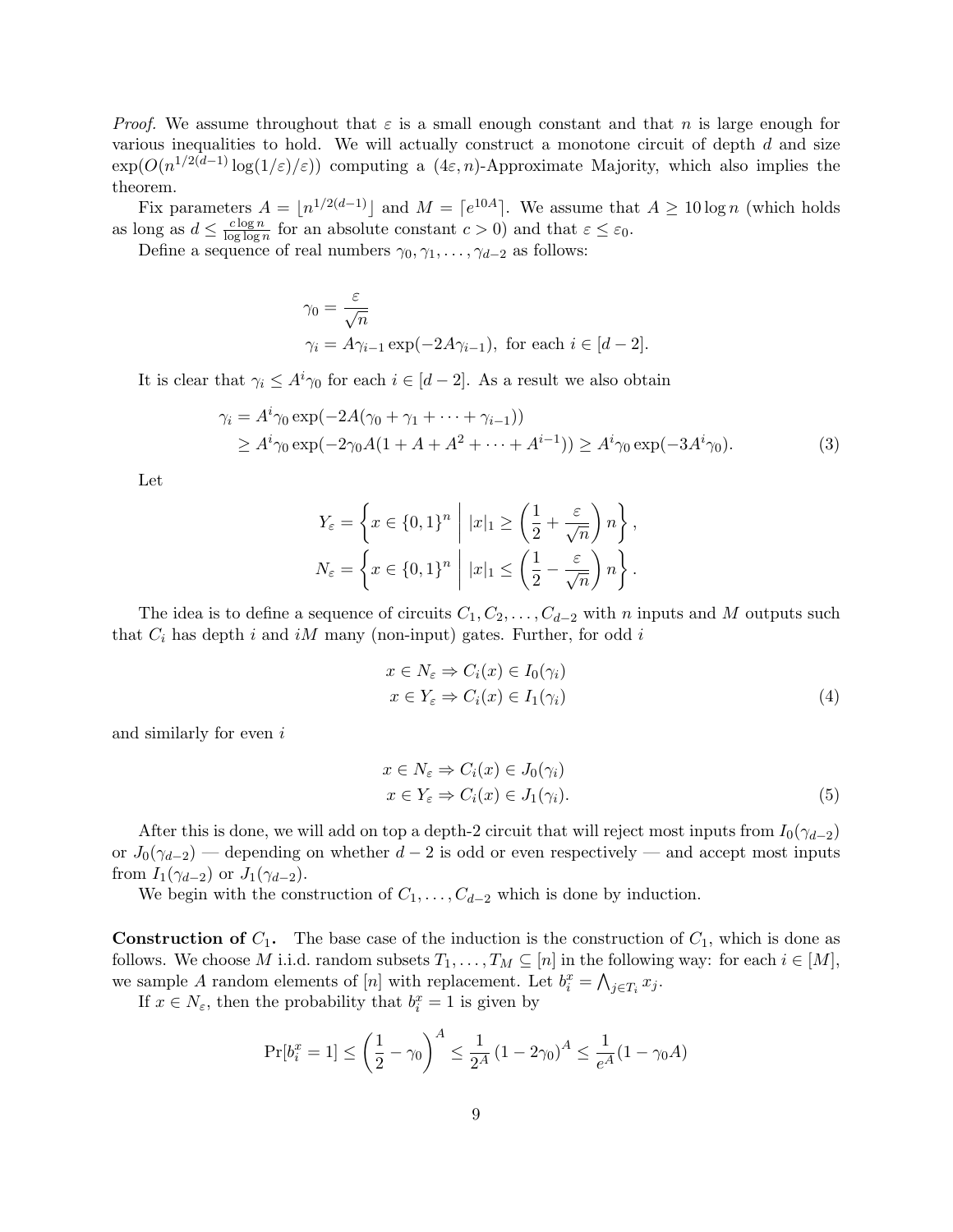where the last inequality follows from the fact that  $(1-z)^A \leq (1 - zA + \frac{A^2 z^2}{2})$  $\frac{z^2}{2}$ ).

Let  $\delta = 1/n^3$ . Note in particular that  $2\delta/\gamma_0 A \leq \varepsilon_0$  for large enough n.

By a Chernoff bound, the probability that  $\frac{1}{M}\sum_i b_i^x \geq \frac{1}{e^A}(1-\gamma_0 A)(1+\delta)$  is bounded by  $\exp(-\Omega(\delta^2M/e^A)) \leq \exp(-\Omega(e^{\theta A}/n^6)) \leq \exp(-n)$ , since  $e^A \geq n^{10}$ . Thus, with probability at least  $1 - \exp(-n)$ , we have

$$
\frac{\sum_{i} b_{i}^{x}}{M} \leq \frac{1}{e^{A}} (1 - \gamma_{0}A)(1 + \delta)
$$
\n
$$
\leq \frac{1}{e^{A}} (1 - \gamma_{0}A + \delta) = \frac{1}{e^{A}} (1 - \gamma_{0}A(1 - \frac{\delta}{\gamma_{0}A}))
$$
\n
$$
\leq \frac{1}{e^{A}} (1 - \gamma_{0}A \exp(-\frac{2\delta}{\gamma_{0}A})) \leq \frac{1}{e^{A}} (1 - \gamma_{0}A \exp(-\gamma_{0}A))
$$
\n
$$
\leq \frac{1}{e^{A}} (1 - \gamma_{1}). \tag{6}
$$

Above, we have used the fact that  $(1 - \frac{\delta}{\gamma_0})$  $\frac{\delta}{\gamma_0 A}$ )  $\geq \exp(\frac{-2\delta}{\gamma_0 A})$  since  $\delta/\gamma_0 A \leq \varepsilon_0$  for large enough n, as noted above.

If  $x \in Y_{\varepsilon}$ , then the probability that  $b_i^x = 1$  is given by

$$
\Pr[b_i^x = 1] \ge \left(\frac{1}{2} + \gamma_0\right)^A
$$
  
\n
$$
\ge \frac{1}{2^A} (1 + 2\gamma_0)^A \ge \frac{1}{e^A} (1 + \gamma_0 A)
$$
  
\n
$$
\ge \frac{1}{e^A} (1 + \gamma_0 A).
$$

As above, we can argue that the probability that  $\frac{1}{M}\sum_i b_i^x \leq \frac{1}{e^A}(1+\gamma_0 A)(1-\delta)$  is at most  $\exp(-n)$ . Thus, with probability  $1 - \exp(-n)$ 

$$
\frac{\sum_{i} b_{i}^{x}}{M} \ge \frac{1}{e^{A}} (1 + \gamma_{0}A)(1 - \delta)
$$
\n
$$
\ge \frac{1}{e^{A}} (1 + \gamma_{0}A - 2\delta) = \frac{1}{e^{A}} (1 + \gamma_{0}A(1 - \frac{2\delta}{\gamma_{0}A}))
$$
\n
$$
\ge \frac{1}{e^{A}} (1 + \gamma_{0}A \exp(-\frac{4\delta}{\gamma_{0}A})) \ge \frac{1}{e^{A}} (1 + \gamma_{0}A \exp(-\gamma_{0}A))
$$
\n
$$
\ge \frac{1}{e^{A}} (1 + \gamma_{1}). \tag{7}
$$

Thus, by a union bound over x, we can fix a choice of  $T_1, \ldots, T_M$  so that (6) holds for all  $x \in N_{\varepsilon}$ and (7) holds for all  $x \in Y_{\varepsilon}$ . Hence, (4) holds for  $i = 1$  as required. This concludes the construction of  $C_1$ , which just outputs the values of  $\bigwedge_{j\in T_i} x_j$  for each *i*.

**Construction of**  $C_{i+1}$ . For the inductive case, we proceed as follows. We assume that i is odd (the case that  $i$  is even is similar). So by the inductive hypothesis, we know that  $(4)$  holds and hence that  $C_i(x) \in I_0(\gamma_i)$  or  $I_1(\gamma_i)$  depending on whether  $x \in N_{\varepsilon}$  or  $Y_{\varepsilon}$ . Let  $\gamma := \gamma_i$ . Let the output gates of  $C_i$  be  $g_1, \ldots, g_M$ .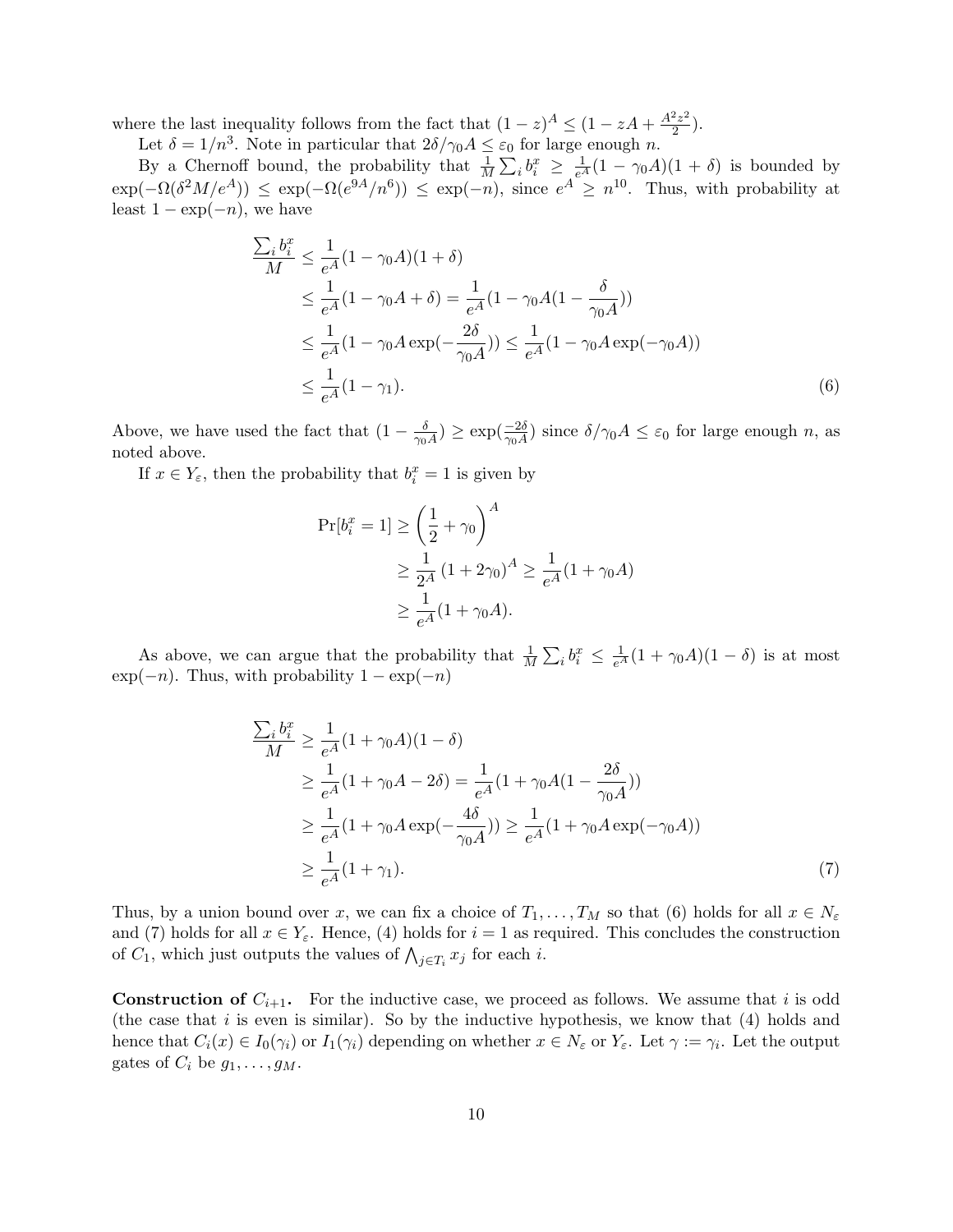We choose  $T_1, \ldots, T_M \subseteq [M]$  randomly as in the statement of Lemma 12 with  $s = A$ . Note that the chosen parameters satisfy all the hypotheses of Lemma 12. Further we also have  $s\gamma \leq$  $A \cdot A^i \gamma_0 \leq A^{d-1} \cdot \frac{\varepsilon}{\sqrt{n}} \leq \varepsilon_0.$ 

The random circuit  $C'$  is defined to be the circuit obtained by adding M OR gates to  $C_i$  such that the jth OR gate computes  $\bigvee_{k \in T_j} g_k$ . Let  $b_j^x$  be the output of the jth OR gate on  $C_i(x)$ .

By Lemma 12, we have

$$
x \in N_{\varepsilon} \Rightarrow \Pr_{S}[b_{j}^{x} = 0] \ge \exp(-A) \cdot (1 + A\gamma \exp(-A\gamma))
$$
  

$$
x \in Y_{\varepsilon} \Rightarrow \Pr_{S}[b_{j}^{x} = 0] \le \exp(-A) \cdot (1 - A\gamma \exp(-A\gamma))
$$
 (8)

Let  $\delta = \frac{1}{n^3}$ . Note that  $A\gamma \in [\frac{1}{\sqrt{n}}]$  $\frac{1}{n}$ ,  $\frac{1}{n^{1/2(d-1)}}$  and hence for large enough  $n$ ,  $\frac{2\delta}{A\gamma \exp(-A\gamma)} \leq \varepsilon_0$ .

Assume  $x \in N_{\varepsilon}$ . In this case, the Chernoff bound implies that the probability that  $\sum_{j\in[M]} b_j^x \leq$  $M \exp(-A) \cdot (1 + A\gamma \exp(-A\gamma)) (1 - \delta)$  is at most  $\exp(-\Omega(\delta^2 M/e^A)) \leq \exp(-n)$ . When this event does not occur, we have

$$
\frac{\sum_{i} b_{i}^{x}}{M} \geq \frac{1}{e^{A}} (1 + A\gamma \exp(-A\gamma))(1 - \delta)
$$
\n
$$
\geq \frac{1}{e^{A}} (1 + A\gamma \exp(-A\gamma) - 2\delta) = \frac{1}{e^{A}} (1 + A\gamma \exp(-A\gamma)(1 - \frac{2\delta}{A\gamma \exp(-A\gamma)}))
$$
\n
$$
\geq \frac{1}{e^{A}} (1 + A\gamma \exp(-A\gamma) \cdot \exp(-\frac{4\delta}{A\gamma \exp(-A\gamma)}))
$$
\n
$$
\geq \frac{1}{e^{A}} (1 + A\gamma \exp(-A\gamma) \cdot \exp(-A\gamma))
$$
\n
$$
\geq \frac{1}{e^{A}} (1 + A\gamma \exp(-2A\gamma)) \geq \frac{1}{e^{A}} (1 + \gamma_{i+1}). \tag{9}
$$

We have used above that for large enough  $n, \frac{2\delta}{A\gamma \exp(-A\gamma)} \leq \varepsilon_0$  and hence  $1 - \frac{2\delta}{A\gamma \exp(-A\gamma)} \geq$  $\exp(\frac{-4\delta}{A\gamma\exp(-A\gamma)}).$ 

Similarly when  $x \in Y_{\varepsilon}$ , the Chernoff bound tells us that the probability that  $\sum_{j\in[M]} b_j^x \geq$  $M \exp(-A) \cdot (1 - A\gamma \exp(-A\gamma))(1 + \delta)$  is at most  $\exp(-n)$ . In this case, we get

$$
\frac{\sum_{i} b_{i}^{x}}{M} \leq \frac{1}{e^{A}} (1 - A\gamma \exp(-A\gamma))(1 + \delta)
$$
\n
$$
\leq \frac{1}{e^{A}} (1 - A\gamma \exp(-A\gamma) + \delta) = \frac{1}{e^{A}} (1 - A\gamma \exp(-A\gamma)(1 - \frac{\delta}{A\gamma \exp(-A\gamma)}))
$$
\n
$$
\leq \frac{1}{e^{A}} (1 - A\gamma \exp(-A\gamma) \cdot \exp(-\frac{2\delta}{A\gamma \exp(-A\gamma)}))
$$
\n
$$
\leq \frac{1}{e^{A}} (1 - A\gamma \exp(-A\gamma) \cdot \exp(-A\gamma))
$$
\n
$$
= \frac{1}{e^{A}} (1 - A\gamma \exp(-2A\gamma)) \geq \frac{1}{e^{A}} (1 - \gamma_{i+1}). \tag{10}
$$

By a union bound, we can fix  $T_1, \ldots, T_M$  so that (9) and (10) are true for all  $x \in N_{\varepsilon}$  and  $x \in Y_{\varepsilon}$ respectively. This gives us the circuit  $C_{i+1}$  which satisfies all the required properties.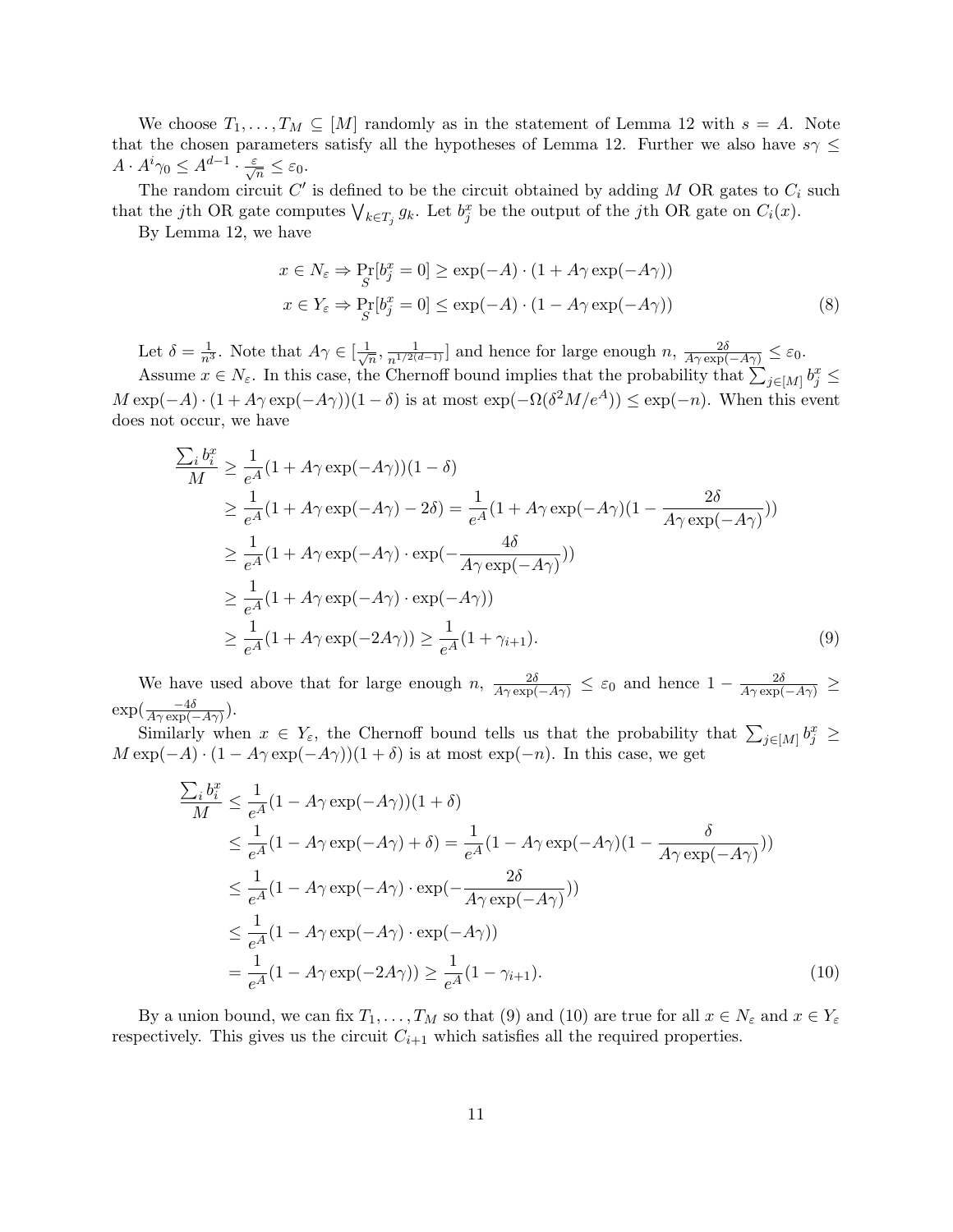The top two levels of the circuit. At the end of the above procedure we have a circuit  $C_{d-2}$ of depth  $d-2$  and at most  $(d-2)M$  gates that satisfies one of (4) or (5) depending on whether  $d-2$  is odd or even respectively. We assume that  $d-2$  is even (the other case is similar).

Define  $\gamma := \gamma_{d-2}$ . Recall from (3) that  $\gamma \geq A^{d-2}\gamma_0 \exp(-3A^{d-2}\gamma_0) \geq A^{d-2}\gamma_0/2$ .

Let  $M' = \lceil \exp(\frac{10A \log(1/\varepsilon)}{\varepsilon} + 10A) \rceil$ . We choose M' many subsets  $T_1, \ldots, T_{M'} \subseteq [M]$  i.i.d. so that each  $T_i$  is picked as in Lemma 12 with  $s = 10A \log(1/\varepsilon)/\varepsilon$ . Note that

$$
s\gamma \geq s\frac{A^{d-2}\gamma_0}{2} = \frac{10A\log(1/\varepsilon)}{\varepsilon} \cdot \frac{A^{d-2}}{2} \cdot \frac{\varepsilon}{\sqrt{n}} \geq 5\log(1/\varepsilon).
$$

Say  $g_1, \ldots, g_M$  are the output gates of  $C_{d-2}$ . We define the random circuit  $C'$  (with n inputs and  $M'$  outputs) to be the circuit obtained by adding  $M'$  AND gates such that the jth AND gate computes  $\bigwedge_{k\in T_j} g_k$ . Let  $b_j^x$  be the output of the jth AND gate on  $C_{d-2}(x)$ .

By Lemma 12, we have

$$
x \in N_{\varepsilon} \Rightarrow \Pr_{S}[b_j^x = 1] \le \exp(-s) \cdot \exp(-s\gamma) \le \varepsilon^2 \cdot \exp(-s)
$$

$$
x \in Y_{\varepsilon} \Rightarrow \Pr_{S}[b_j^x = 1] \ge \exp(-s) \cdot \exp(s\gamma/2) \ge \frac{\exp(-s)}{\varepsilon^2}.
$$
(11)

Say  $x \in N_{\varepsilon}$ . By a Chernoff bound, the probability that  $\sum_j b_j^x \geq 2\varepsilon^2 M' \exp(-s)$  is at most  $\exp(-\Omega(\varepsilon^2 M' \exp(-s))) \leq \exp(-\Omega(\varepsilon^2 e^{10A})) \leq \exp(-n)$ . Similarly, when  $x \in Y_{\varepsilon}$ , the probability that  $\sum_j b_j^x \leq \frac{M' \exp(-s)}{2\varepsilon^2}$  $\frac{\exp(-s)}{2\varepsilon^2}$  is also bounded by  $\exp(-n)$ . By a union bound, we can fix a  $T_1, \ldots, T_{M'}$ to get a circuit  $C_{d-1}$  such that

$$
x \in N_{\varepsilon} \Rightarrow |C_{d-1}(x)|_1 \le 2\varepsilon^2 \exp(-s)M'
$$
  

$$
x \in Y_{\varepsilon} \Rightarrow |C_{d-1}(x)|_1 \ge \frac{1}{2\varepsilon^2} \exp(-s)M'.
$$
 (12)

This gives us the depth  $d-1$  circuit  $C_{d-1}$ . Note that  $C_{d-1}$  has  $M' + O(dM) = O(M')$  gates.

To get the depth d circuit, we choose a random subset  $T \subseteq [M']$  by sampling exactly  $[\exp(s)]$ many elements of  $[M']$  with replacement. We construct a random depth-d circuit  $C'_d$  by taking the OR of the the output gates of  $C_{d-1}$  indexed by the subset T.

From (12) it follows that

$$
x \in N_{\varepsilon} \Rightarrow \Pr_{T}[C'_{d}(x) = 1] \le |T| \cdot 2\varepsilon^{2} \exp(-s) \le 4\varepsilon^{2} < \varepsilon
$$

$$
x \in Y_{\varepsilon} \Rightarrow \Pr_{T}[C'_{d}(x) = 0] \le \left(1 - \frac{\exp(-s)}{2\varepsilon^{2}}\right)^{\exp(s)} \le \exp(-1/2\varepsilon^{2}) < \varepsilon.
$$

The final inequalities in each case above hold as long as  $\varepsilon$  is a small enough constant.

It follows from the above that there is a choice for T such that  $C'_d$  makes an error – i.e.  $C'_d(x) = 1$  for  $x \in N_\varepsilon$  or  $C'_d(x) = 0$  for  $x \in Y_\varepsilon$  — on at most a  $2\varepsilon$  fraction of inputs from  $N_\varepsilon \cup Y_\varepsilon$ . We fix such a choice for  $T$  and the corresponding circuit  $C$ .

We have

$$
\Pr_{x \in \{0,1\}^n} [C(x) \neq \text{Maj}_n(x)] \leq \Pr_{x \in Y_{\varepsilon} \cup N_{\varepsilon}} [C(x) \neq \text{Maj}_n(x)] + \Pr_{x \in \{0,1\}^n} [x \notin Y_{\varepsilon} \cup N_{\varepsilon}]
$$
  

$$
\leq 2\varepsilon + \Pr_{x \in \{0,1\}^n} [x \notin Y_{\varepsilon} \cup N_{\varepsilon}].
$$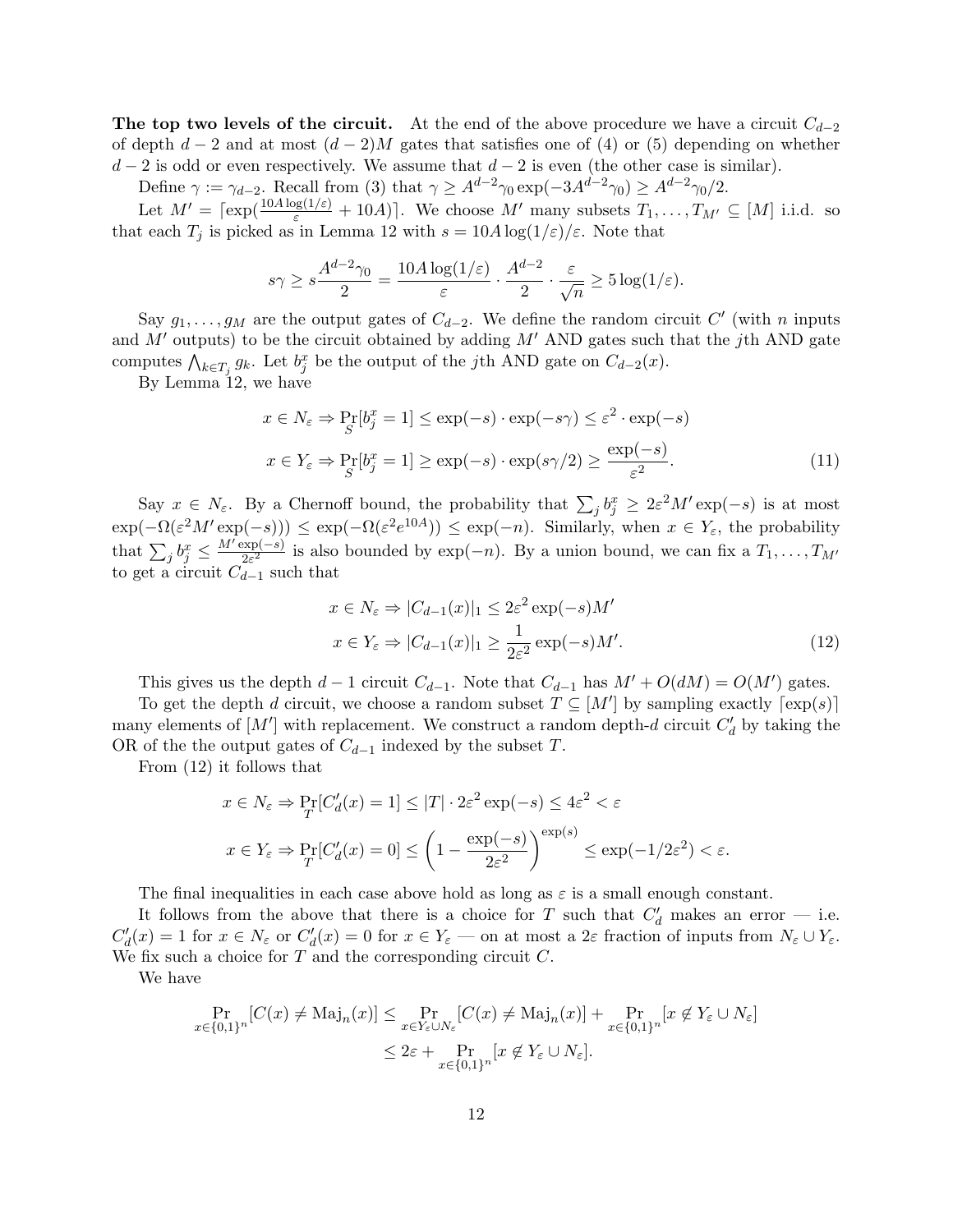Finally by Stirling's approximation we get

$$
\Pr_{x \in \{0,1\}^n} [x \not\in Y_{\varepsilon} \cup N_{\varepsilon}] = \frac{1}{2^n} \sum_{m \in [\frac{n}{2} - \varepsilon \sqrt{n}, \frac{n}{2} + \varepsilon \sqrt{n}]} \binom{n}{m} \le \frac{1}{2^n} \sum_{m \in [\frac{n}{2} - \varepsilon \sqrt{n}, \frac{n}{2} + \varepsilon \sqrt{n}]} \binom{n}{n/2} \le 2\varepsilon.
$$

Hence we see that the circuit C computes a  $(4\varepsilon, n)$ -Approximate Majority, which proves Theorem 13.

The circuit has depth d and size  $O(M') = \exp(O(n^{1/2(d-1)} \log(1/\varepsilon)/\varepsilon)).$  $\Box$ 

# 5 Conclusion

Our main results extend straightforwardly to  $AC^0[MOD_p]$  for any fixed prime p. The proofs are exactly the same except for the fact that the approximating polynomials of degree  $O(\frac{1}{d})$  $\frac{1}{d} \log s$ <sup> $d-1$ </sup> from Section 3 are constructed over  $\mathbb{F}_p$ .

Using the fact [15] that any (1/4)-approximating polynomial over  $\mathbb{F}_p$  (p odd) for the Parity be that  $\begin{bmatrix} 1 & 0 \\ 0 & 0 \end{bmatrix}$  that any  $(1/4)$ -approximating polynomial over  $\mathbb{F}_p$  (*p* odd) for the ratity function on *n* variables must have degree  $\Omega(\sqrt{n})$ , we see that any polynomial-sized AC<sup>0</sup>[MOD<sub>*p*</sub>] formula computing the Parity function on n variables must have depth  $\Omega(\log n)$ . This strengthens a result of Rossman [13] which gives this statement for  $AC^0$  formulas.

Acknowledgements. We thank Rahul Santhanam for valuable discussions. We also thank the organizers of the 2016 Complexity Semester at St. Petersburg, where this collaboration began.

# References

- [1] K. Amano. Bounds on the size of small depth circuits for approximating majority. In Automata, Languages and Programming, 36th International Colloquium, ICALP 2009, Rhodes, Greece, July 5-12, 2009, Proceedings, Part I, pages 59–70, 2009.
- [2] S. Arora and B. Barak. Computational Complexity A Modern Approach. Cambridge University Press, 2009.
- [3] R. Beigel. The polynomial method in circuit complexity. In Proceedings of the Eigth Annual Structure in Complexity Theory Conference, San Diego, CA, USA, May 18-21, 1993, pages 82–95, 1993.
- [4] E. Blais and L. Tan. Approximating boolean functions with depth-2 circuits. SIAM J. Comput., 44(6):1583–1600, 2015.
- [5] J. Håstad. Almost optimal lower bounds for small depth circuits. In Proceedings of the 18th Annual ACM Symposium on Theory of Computing, May 28-30, 1986, Berkeley, California, USA, pages 6–20, 1986.
- [6] S. Hoory, A. Magen, and T. Pitassi. Monotone circuits for the majority function. In Approximation, Randomization, and Combinatorial Optimization. Algorithms and Techniques, pages 410–425. Springer, 2006.